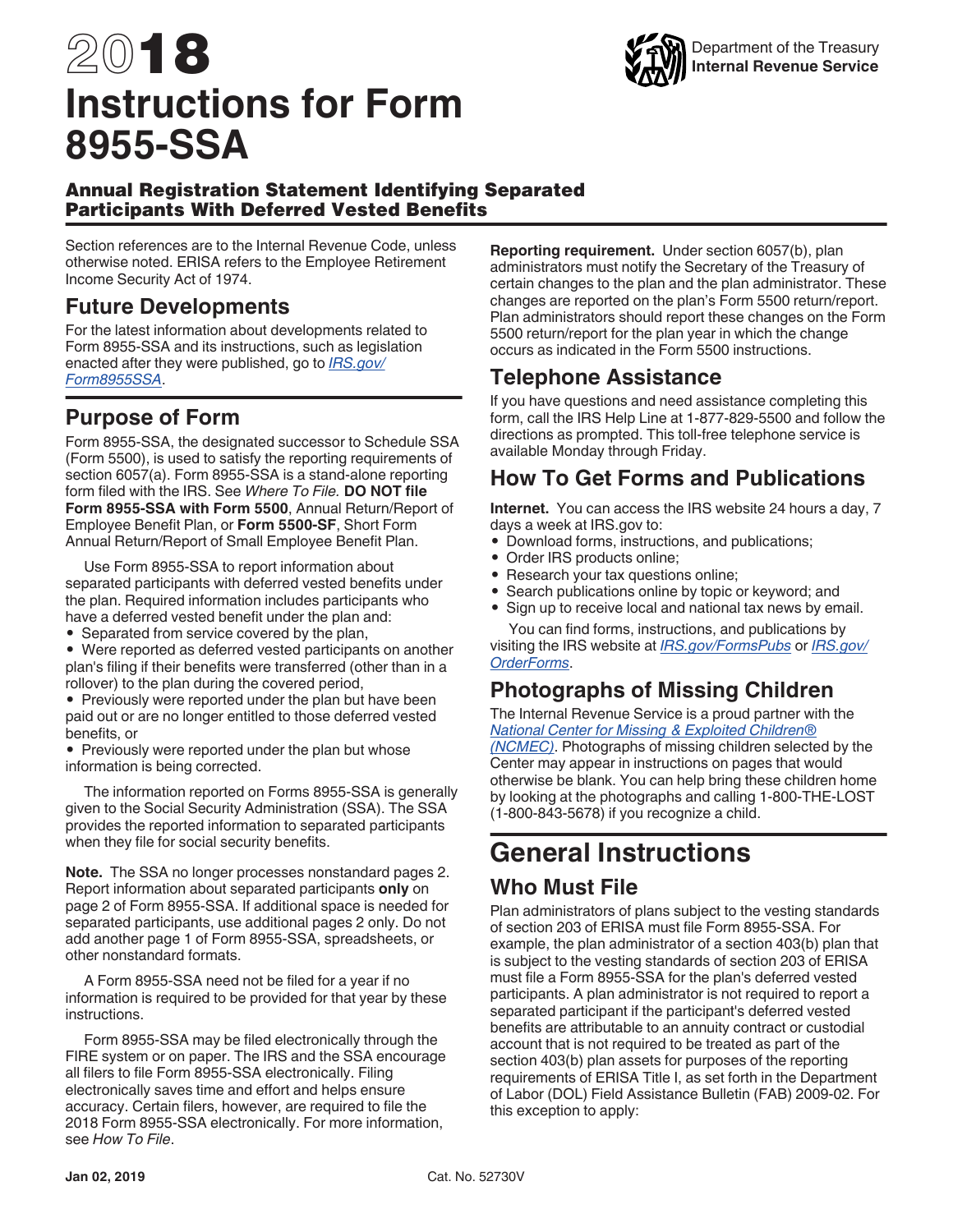1. The contract or account would have to have been issued to a current or former employee before January 1, 2009;

2. The employer would have to have ceased having any obligation to make contributions (including employee salary reduction contributions), and in fact ceased making contributions to the contract or account before January 1, 2009;

3. All the rights and benefits under the contract or account would have to be legally enforceable against the issuer or custodian by the participant without any involvement by the employer; and

4. The participant would have to be fully vested in the contract or account.

For more information, please see DOL FAB 2009-02, *[www.dol.gov](https://www.dol.gov/agencies/ebsa/employers-and-advisers/guidance/field-assistance-bulletins/2009-02)*.

Sponsors and administrators of government, church, and other plans that are not subject to the vesting standards of section 203 of ERISA (including plans that cover only owners and their spouses) may elect to file Form 8955-SSA voluntarily. See the instructions for Part I, line A.

**Note.** If the 2018 Form 5500 is the final return/report of the plan, the Form 8955-SSA filed for the 2018 plan year must report information on deferred vested participants, including reporting that previously reported deferred vested participants are no longer deferred vested participants.

#### **When To File**

In general, if a Form 8955-SSA must be filed for a plan year, it must be filed by the last day of the seventh month following the last day of that plan year (plus extensions). This due date may be extended under some circumstances. See *Extension of Time To File.*

If the filing due date falls on a Saturday, Sunday, or legal holiday, Form 8955-SSA may be filed on the next day that is not a Saturday, Sunday, or legal holiday.

#### **Extension of Time To File**

#### **Using Form 5558**

If filing Form 8955-SSA under an extension of time based on the filing of Form 5558, Application for Extension of Time To File Certain Employee Plan Returns, check the appropriate box on Form 8955-SSA, Part I, line C. A one-time extension of time to file Form 8955-SSA may be obtained by filing Form 5558 on or before the normal due date (not including any extensions) of Form 8955-SSA. See the instructions for Form 5558. You must file Form 5558 with the Department of the Treasury, Internal Revenue Service Center, Ogden, UT 84201-0045. Because approved copies of Form 5558 will not be returned to the filer, you should retain a copy of the Form 5558 that is filed.

#### **Using Extension of Time To File Federal Income Tax Return**

An automatic extension of time to file Form 8955-SSA until the due date of the federal income tax return of the employer will be granted if both of the following conditions are met.

1. The plan year and the employer's tax year are the same.

2. The employer has been granted an extension of time to file its federal income tax return after the normal due date for filing the Form 8955-SSA.

An extension of time granted by using this automatic extension procedure CANNOT be extended further by filing a Form 5558. It also cannot be extended more than 91/2 months beyond the close of the plan year.

#### **Other Extensions of Time To File**

The IRS may from time to time announce special extensions of time under certain circumstances, such as extensions for presidentially declared disasters or for service in, or in support of, the Armed Forces of the United States in a combat zone. See IRS.gov for announcements of special extensions. If you are relying on a special extension, check the box on line C and enter the exact language describing the announcement in the space provided. For example, indicate "Disaster Relief Extension" or "Combat Zone Extension."

### **Amended Registration Statement**

File a 2018 Form 8955-SSA to correct errors and/or omissions in a previously filed statement. Check the box for Part I, line B ("amended registration statement"). The amended Form 8955-SSA must conform to the requirements in the *How To File* section.

A full and complete Form 8955-SSA must be filed to correct any such errors and/or omissions. For example, a full and complete Form 8955-SSA must be filed if the plan administrator determines that incorrect information was provided for a single plan participant.

It is important to use a 2018 Form 8955-SSA to report revisions to a participant's information previously filed on a Form 8955-SSA or a Schedule SSA (Form 5500). Because the SSA provides information that it has on file to individuals who file for benefits, if this information is not up to date, the individual may contact the plan administrator to resolve the difference.

#### **Prior Year Statement**

Although Schedule SSA (Form 5500) was previously used to satisfy the reporting requirements of section 6057(a) for plan years prior to January 1, 2009, the Schedule SSA should no longer be filed under any circumstances. (See Announcement 2011-21, 2011-12 I.R.B. 567.) Instead, Form 8955-SSA should be filed for all plan years, including delinquent returns for plan years before 2009. If a paper 2018 Form 8955-SSA is used to satisfy filing obligations for plan years before 2009, complete Part I plan year beginning and plan year ending dates for the appropriate plan year filed. Forms 8955-SSA for prior years should be sent to the same address as the 2018 Form 8955-SSA. See *Where To File*.

#### **When To Report a Separated Participant**

In general, for a plan to which only one employer contributes, a participant must be reported on Form 8955-SSA if:

1. The participant separates from service covered by the plan in a plan year, and

2. The participant is entitled to a deferred vested benefit under the plan.

In general, information on the deferred vested retirement benefit of a plan participant must be filed no later than on the Form 8955-SSA filed for the plan year following the plan year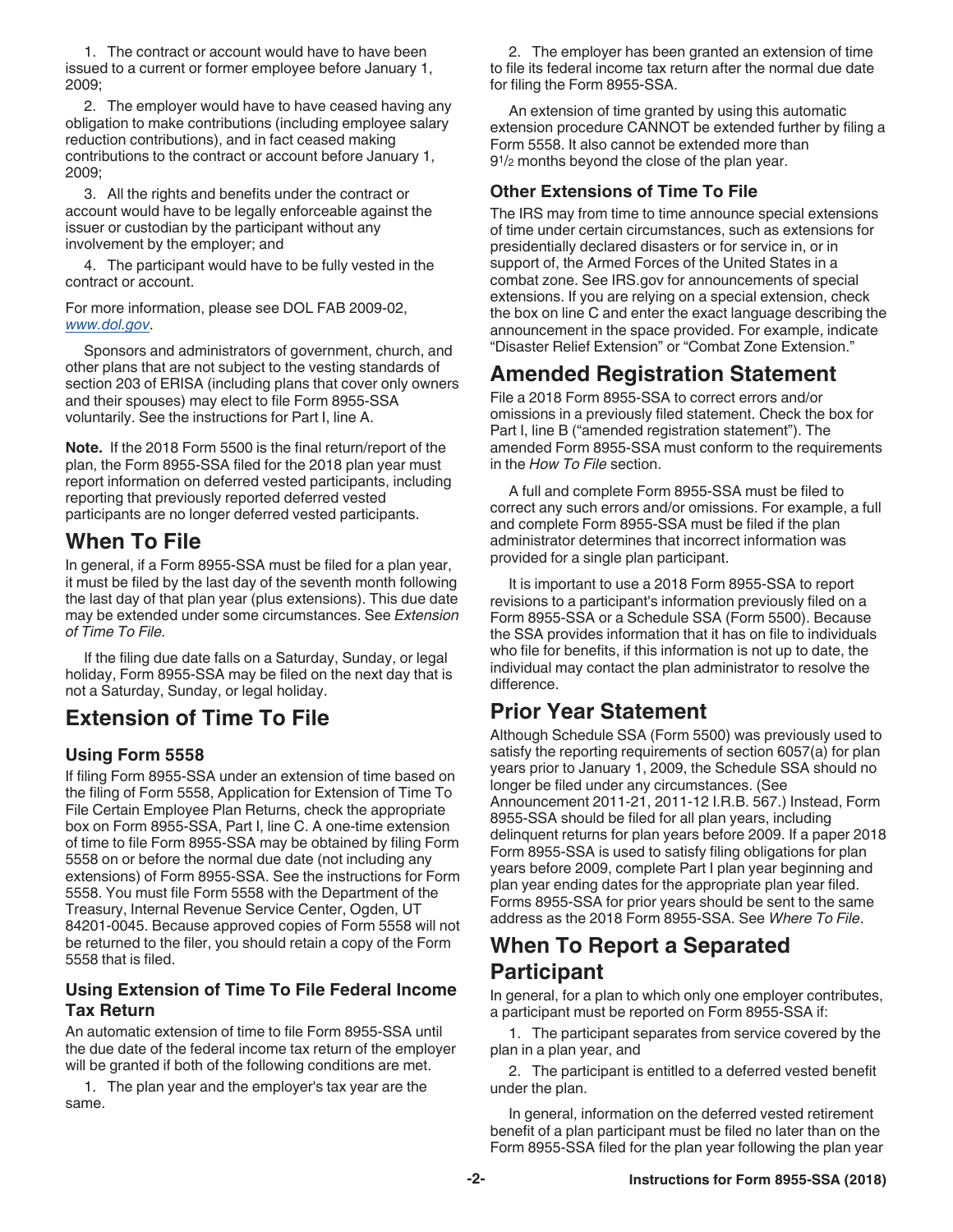in which the participant separates from service covered by the plan. However, you can report a deferred vested participant on the Form 8955-SSA filed for the plan year in which the participant separates from service under the plan if you want to report earlier. Do not report a participant more than once unless you are revising or updating information on a prior Form 8955-SSA or Schedule SSA (Form 5500). See the *Specific Instructions* for *Part III*, line 9, codes B, C, or D.

For purposes of determining when to report a separated participant, a single employer plan is a plan to which only one employer contributes. A single employer plan includes a plan maintained by:

• A controlled group of corporations which are treated as a single employer under section 414(b),

• Trades or businesses under common control which are treated as a single employer under section 414(c), and

• An affiliated service group which is treated as a single employer under section 414(m).

In general, for a plan to which more than one employer contributes, a participant must be reported on Form 8955-SSA if:

1. The participant incurs two successive 1-year breaks in service (as defined in the plan for vesting purposes), and

2. The participant is (or may be) entitled to a deferred vested benefit under the plan.

For these purposes, a multiemployer plan and a multiple-employer plan are each treated as a plan to which more than one employer contributes.

In general, information about the deferred vested retirement benefit of a plan participant must be reported on the Form 8955-SSA filed for the plan year in which the participant completes the second of two consecutive 1-year breaks in service. Consecutive 1-year breaks in service are defined in the plan for purposes of determining a participant's vesting percentage. The participant may be reported earlier on the Form 8955-SSA filed for the plan year in which the participant completed the first 1-year break in service.

## **When Not To Report a Participant**

A participant who has not been previously reported is not required to be reported on Form 8955-SSA if, before the date the Form 8955-SSA is required to be filed (including any extension of time for filing), the participant:

1. Is paid some or all of the deferred vested retirement benefit (see the **Caution**),

2. Returns to service covered by the plan and/or accrues additional retirement benefits under the plan, or

3. Forfeits all the deferred vested retirement benefit.

*If payment of the deferred vested retirement benefit ceases before ALL of the participant's vested benefit ceases before ALL of the participant's vested beneficiary, information on the participant's remaining benefit shall be filed on the Form 8955-SSA filed for the plan year following the last plan year within which the payment ceased.*

#### **Transfer of a Participant's Benefit to the Plan of a New Employer**

When the benefit of a separated participant with deferred vested benefits is transferred from one plan to the plan of a new employer,

1. The new plan administrator should complete a Form 8955-SSA using:

• Entry Code C for Part III, line 9, column (a), when the original plan information is available; or

• Entry Code A for Part III, line 9, column (a), when the original plan information is not available.

2. The original plan administrator should complete a Form 8955-SSA using Entry Code D for Part III, line 9, column (a).

## **Where To File**

If Form 8955-SSA is sent by United States mail, send the complete form to:

Department of the Treasury Internal Revenue Service Center Ogden, UT 84201-0024

**Private delivery services (PDSs).** In addition to the United States mail, you can use the private delivery services designated by the IRS to meet the "timely mailing as timely filing/paying" rule for tax returns and payments. Go to *[IRS.gov/PDS](https://www.irs.gov/uac/private-delivery-services-pds)* for the current list of designated services.

The PDS can tell you how to get written proof of the mailing date.

Private delivery services must send Form 8955-SSA to:

Internal Revenue Submission Processing Center 1973 Rulon White Blvd. Ogden, UT 84201

#### **How To File**

Follow the line-by-line instructions to complete Form 8955-SSA. Answer all questions about the plan, unless otherwise specified.

*Form 8955-SSA must be filed with the IRS. Form 8955-SSA and any attachments with the form are NOT open to public inspection. DO NOT attach a Form 8955-SSA (or a previous year's Schedule SSA (Form 5500)) to a Form 5500 or Form 5500-SF required to be filed with the Department of Labor (DOL) filing system ("EFAST2").* **CAUTION !**

**Mandatory electronic filing.** For 2013 and prior years, filers had the option of filing Form 8955-SSA electronically. Beginning with the 2014 Form 8955-SSA, however, some filers are now required to file the form electronically. A filer must electronically file the 2018 Form 8955-SSA if the filer is required to file 250 returns of any type during the calendar year that includes the first day of the plan year. "Returns" for this purpose include information returns (for example, Forms W-2 and 1099), income tax returns, employment tax returns (including quarterly Forms 941), and excise tax returns. If a filer is required to file a Form 8955-SSA electronically but does not, the filer is considered not to have filed the form even if a paper return is submitted.

The requirement to file the 2018 Form 8955-SSA electronically does not apply to filers filing for relief under Notice 2014-35, 2014-23 I.R.B. 1072 (relating to filers who qualify for relief under the Department of Labor's Delinquent Filer Voluntary Compliance Program). See Regulations section 301.6057-3 for more information on mandatory electronic filing of Form 8955-SSA.

The IRS may waive the requirements to file Form 8955-SSA electronically in cases of undue economic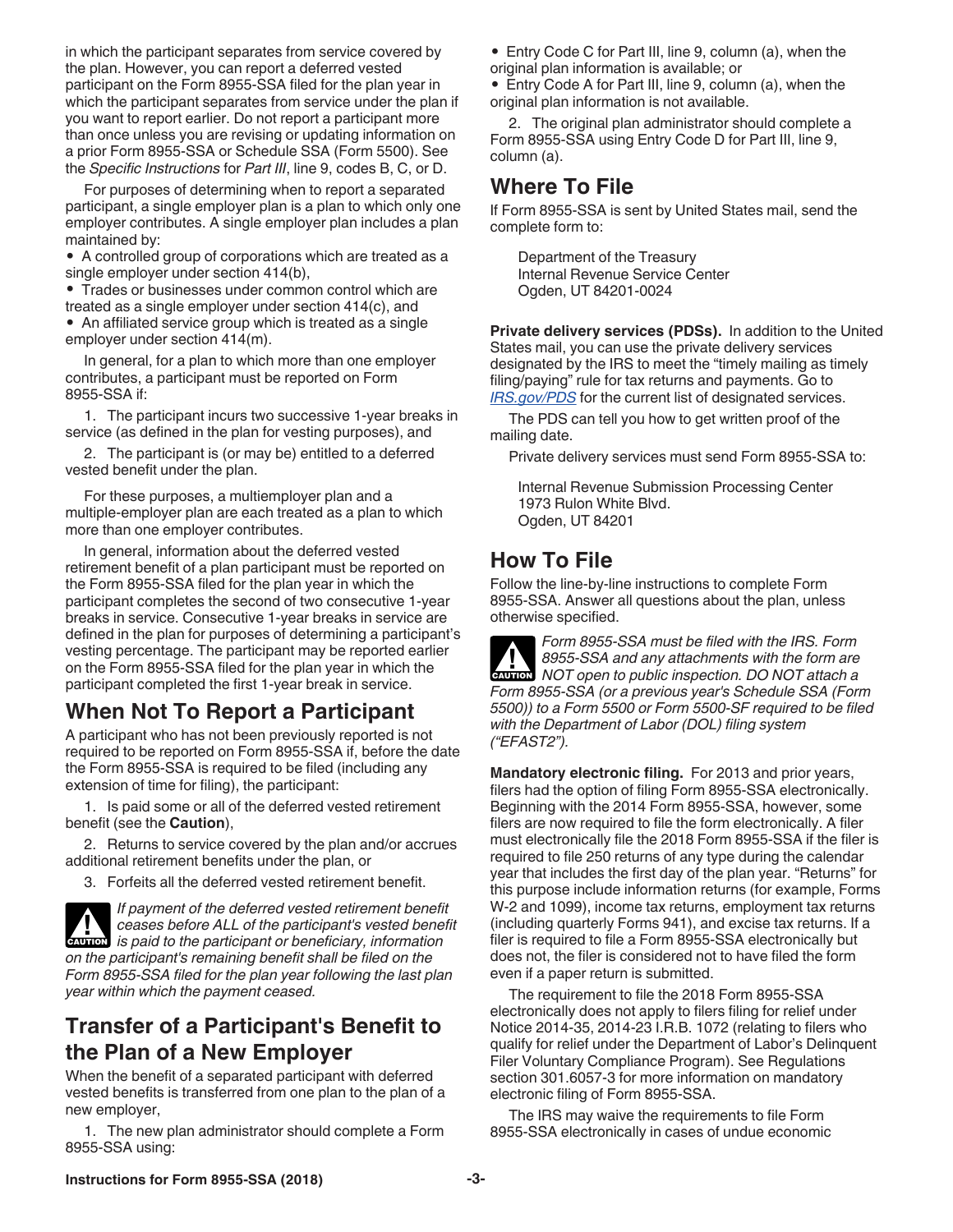hardship. For information on filing a request for a hardship waiver, see Rev. Proc. 2015-47, 2015-39 I.R.B. 419, available at *[IRS.gov/irb/2015-39\\_IRB/ar16.html](https://www.irs.gov/irb/2015-39_IRB/ar16.html)*, and *[IRS.gov/Retirement-Plans/FAQs-Regarding-Form-8955-](https://www.irs.gov/Retirement-Plans/FAQs-Regarding-Form-8955-SSA) [SSA](https://www.irs.gov/Retirement-Plans/FAQs-Regarding-Form-8955-SSA)*.

**Electronic and paper filing.** You can:

• Use SSA-approved software to complete and electronically file a Form 8955-SSA. For more information, go to IRS.gov, search for and select "Form 8955-SSA Resources" and then select "Approved Software Vendors Form 8955-SSA."

• Use a personal computer to complete the online fillable Form 8955-SSA on the IRS website at

*[IRS.gov/FormsPubs](https://www.irs.gov/formspubs)* before printing, signing, and mailing it to the IRS. A barcode capturing the data you entered on the form will appear on the completed pages when printed. A form partially completed online and partially completed (other than the signature) on printed paper will cause processing delays and may result in correspondence from the IRS.

• Use a printed Form 8955-SSA ordered from the IRS website at *[IRS.gov/OrderForms](https://www.irs.gov/orderforms)*. When completing the form, use as many pages 2 of the Form 8955-SSA as necessary to list separated participants and number the pages in sequential order.

**Note.** Remember to use additional pages 2 of the 2018 Form 8955-SSA only if additional pages are needed to add separated participants. Do not use nonstandard pages 2.

**Processing tips.** To reduce the possibility of correspondence and penalties:

- Sign and date Form 8955-SSA.
- Check your information to avoid errors.
- Complete all applicable lines on the form unless otherwise specified.

• All information should be printed in the specific fields provided on the form.

• Do not mark on or near any barcode.

• Paper should be clean without glue or other sticky substances.

• Do not staple the form pages. Use binder clips or other fasteners that do not perforate the paper.

• Do not submit extraneous material or information, such as arrows used to indicate where to sign, notes between preparers of the report, or notations on the form.

• File Form 8955-SSA using the address specified in the instructions under *Where To File*, earlier.

• Use only whole dollars. Round off cents to whole dollars. Drop any amount less than 50 cents and increase any amount from 50 to 99 cents to the next higher dollar.

#### **Penalties**

The Internal Revenue Code imposes a penalty for failure to file a registration statement (including failure to include all required participants). The penalty is \$1 for each participant not reported and for each day multiplied by the number of days the failure continues. The penalty, up to a maximum of \$5,000, is imposed on the person failing to properly file unless it is shown the failure is due to reasonable cause.

In the case of a failure to file a notification of a change in the status of the plan (such as a change in the plan name or a termination of the plan), or a change in the name or address of the plan administrator, the Code imposes a penalty of \$1 for each day during which such failure occurs. The penalty, up to a maximum of \$1,000, is imposed on the person failing

to so file unless it is shown the failure is due to reasonable cause.

The Code provides that each plan administrator required to file a registration statement must, before the expiration of the time prescribed for the filing of the form, also furnish to each affected participant an individual statement setting forth the information required to be contained in the form. A penalty of \$50 is imposed on the person required to furnish the individual statement to each affected participant for each willful failure to furnish the statement or a willful furnishing of a false statement.

## **Specific Instructions**

## **PART I**

Enter the calendar or fiscal year beginning and ending dates of the plan year (not to exceed 12 months in length) for which you are reporting information. Express the dates in numerical month, day, and year in the following order ("MMDDYYYY").

For a plan year of less than 12 months (short plan year), enter the short plan year beginning and ending dates on the line provided at the top of the form. For purposes of this form, the short plan year ends on the date of a change in accounting period or the complete distribution of the plan's assets.

**Line A.** Check this box if you are electing to file this form voluntarily. The plan administrators of plans, such as governmental plans and non-electing church plans, not subject to the vesting standards of section 203 of ERISA are not required to file this form but may elect to do so. If such a plan administrator so elects, the plan administrator is encouraged to provide as much information as possible, but no specific requirements are imposed.

**Note.** Only the plan administrators of plans subject to the vesting standards of section 203 of ERISA must file the Form 8955-SSA.

**Line B.** Check this box if this Form 8955-SSA amends a previously filed Schedule SSA (Form 5500) or Form 8955-SSA.

**Line C.** Check the appropriate box if an extension of time has been filed using Form 5558, or if an automatic or special extension has been granted. If a special extension has been granted, enter the description of the special extension exactly as it is listed in the announcement. See *Other Extensions of Time To File*, earlier, for additional information regarding special extensions.

## **PART II**

Please verify that the employer identification number (EIN) and plan number (PN) being used on this Form 8955-SSA are correct for this plan.

**Line 1a.** Enter the formal name of the plan or enough information to identify the plan. Abbreviate if necessary.

**Line 1b.** Enter the three-digit number that the employer or plan administrator assigned to the plan and uses to file the plan's Form 5500 return/report.

**Line 2a.** Enter the name of the plan sponsor. The term "plan sponsor" means:

• The employer, for a plan that a single employer established or maintains;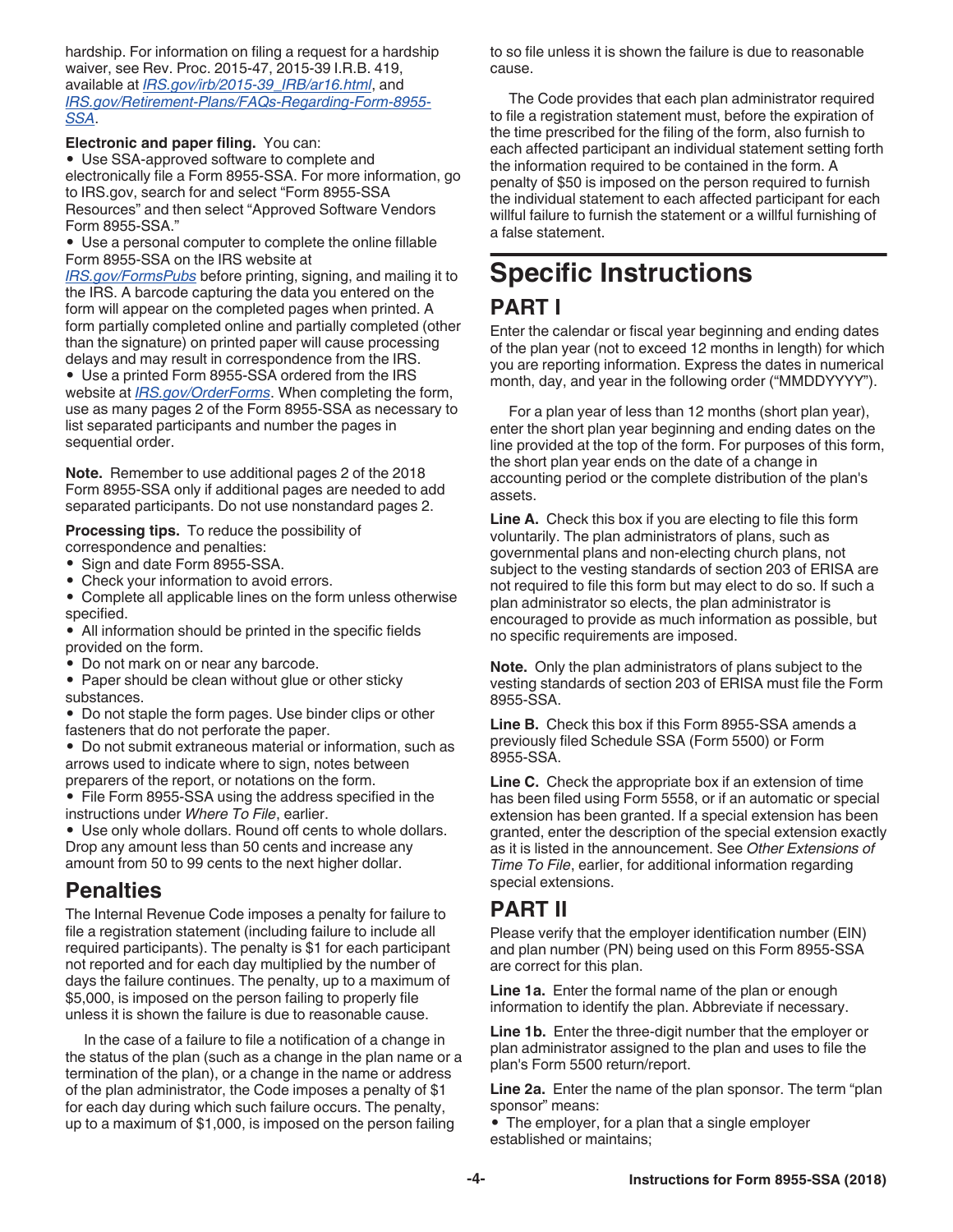• The employee organization in the case of a plan of an employee organization; or

• The association, committee, joint board of trustees, or other similar group or representatives of the parties who established or maintain the plan (in the case of a plan established or maintained jointly by one or more employers and one or more employee organizations, or by two or more employers).

**Note.** In the case of a multiple-employer plan, if an association or similar entity is not the sponsor, enter the name of a participating employer as sponsor. The plan administrator of a plan maintained by a controlled group of corporations should enter the name of the member of the controlled group that is entered on the Form 5500 return/ report as the plan sponsor. The same name must be used in all subsequent filings of the Form 8955-SSA for the multiple-employer plan or controlled group (see instructions for line 5 about changes in sponsorship).

**Line 2b.** Enter the sponsor's nine-digit EIN. Do not use a social security number (SSN). Sponsors without an EIN must apply for one as soon as possible.

EINs are issued by the IRS. You can apply for an EIN:

• Online — Go to the IRS website at *[IRS.gov/EIN](https://www.irs.gov/businesses/small-businesses-self-employed/apply-for-an-employer-identification-number-ein-online)*. The EIN is issued immediately once the application information is validated. (The online application process is not yet available for corporations with addresses in foreign countries.)

• By mailing or faxing Form SS-4, Application for Employer Identification Number.

A multiple-employer plan or plan of a controlled group of corporations should use the EIN of the sponsor identified in line 2a. The EIN must be used in all subsequent filings of Form 8955-SSA. (See instructions for line 5 about changes in EIN.)

If the plan sponsor is a group of individuals, get a single EIN for the group (providing the group name).

**Line 2c.** Enter the plan sponsor's trade name if that trade name is different from the plan sponsor's name entered on line 2a.

**Line 2e.** If you want a third party to receive mail for the plan, enter "C/O" followed by the third party's name and complete the applicable mailing address in lines 2f through 2l.

**Line 2f.** Enter the plan sponsor's street address. A post office box may be entered if the Post Office does not deliver mail to the plan sponsor's street address.

**Line 2g.** Enter the name of the city.

**Line 2h.** Enter the two-character abbreviation for the U.S. state or possession.

**Line 2j.** Enter the foreign province or state, if applicable.

**Line 2k.** Enter the foreign country, if applicable.

**Line 2l.** Enter the foreign postal code, if applicable. Leave the U.S. state and ZIP code blank if completing line 2k or line 2l.

**Line 3a.** Enter the plan administrator's name. Enter "Same" if the plan administrator identified on line 3a is the same as the plan sponsor identified on line 2a and leave lines 3b through 3k blank.

"Plan administrator" for this purpose means:

• The person or group of persons specified as the administrator by the instrument under which the plan is operated,

• The plan sponsor/employer if an administrator is not so designated, or

• Any other person prescribed by regulations if an administrator is not designated and a plan sponsor cannot be identified.

**Note.** Employees of the plan sponsor who perform administrative functions for the plan are generally not plan administrators unless specifically designated in the plan document. If an employee of the plan sponsor is designated as the plan administrator, that employee must obtain an EIN.

**Line 3b.** Enter the plan administrator's nine-digit EIN. Plan administrators who do not have an EIN must apply for one as described in the instructions for line 2b.

**Line 3c.** If you want a third party to receive mail for the plan administrator, enter "C/O" followed by the third party's name and complete the applicable mailing address in lines 3e through 3k.

**Line 3e.** Enter the plan administrator's street address. A post office box may be entered if the Post Office does not deliver mail to the sponsor's street address.

**Line 3f.** Enter the name of the city.

**Line 3g.** Enter the two-character abbreviation for the U.S. state or possession.

**Line 3i.** Enter the foreign province or state, if applicable.

**Line 3j.** Enter the foreign country, if applicable.

**Line 3k.** Enter the foreign postal code, if applicable. Leave the U.S. state and ZIP code blank if completing line 3j or line 3k.

**Line 4.** If the plan administrator's name and/or EIN have changed since the most recent Schedule SSA (Form 5500) or Form 8955-SSA was filed for this plan, enter the plan administrator's name and EIN as they appeared on the most recently filed Schedule SSA (Form 5500) or Form 8955-SSA.



*Failure to indicate on line 4 that a plan administrator was previously identified by a different name or EIN could result in correspondence from the IRS.*

**Line 5.** If the plan sponsor's name and/or EIN have changed since the most recently filed Schedule SSA (Form 5500) or Form 8955-SSA for this plan, enter the plan sponsor's name, EIN, and the three-digit plan number as they appeared on the most recently filed Schedule SSA (Form 5500) or Form 8955-SSA.



*Failure to indicate on line 5 that a plan sponsor was previously identified by a different name or EIN could*  **Previously identified by a different name and result in correspondence from the IRS.** 

**Line 6a.** For a plan to which only one employer contributes, provide the total number of participants entitled to a deferred vested benefit who separated from service in the 2017 plan year and who were not previously reported. For a plan to which more than one employer contributes, provide the total number of participants entitled to a deferred vested benefit who completed the second of two consecutive 1-year breaks in service in the 2018 plan year and who were not previously reported.

**Line 6b.** For a plan to which only one employer contributes, provide the total number of participants entitled to a deferred vested benefit who separated from service under the plan in the 2018 plan year and who are reported in Part III of this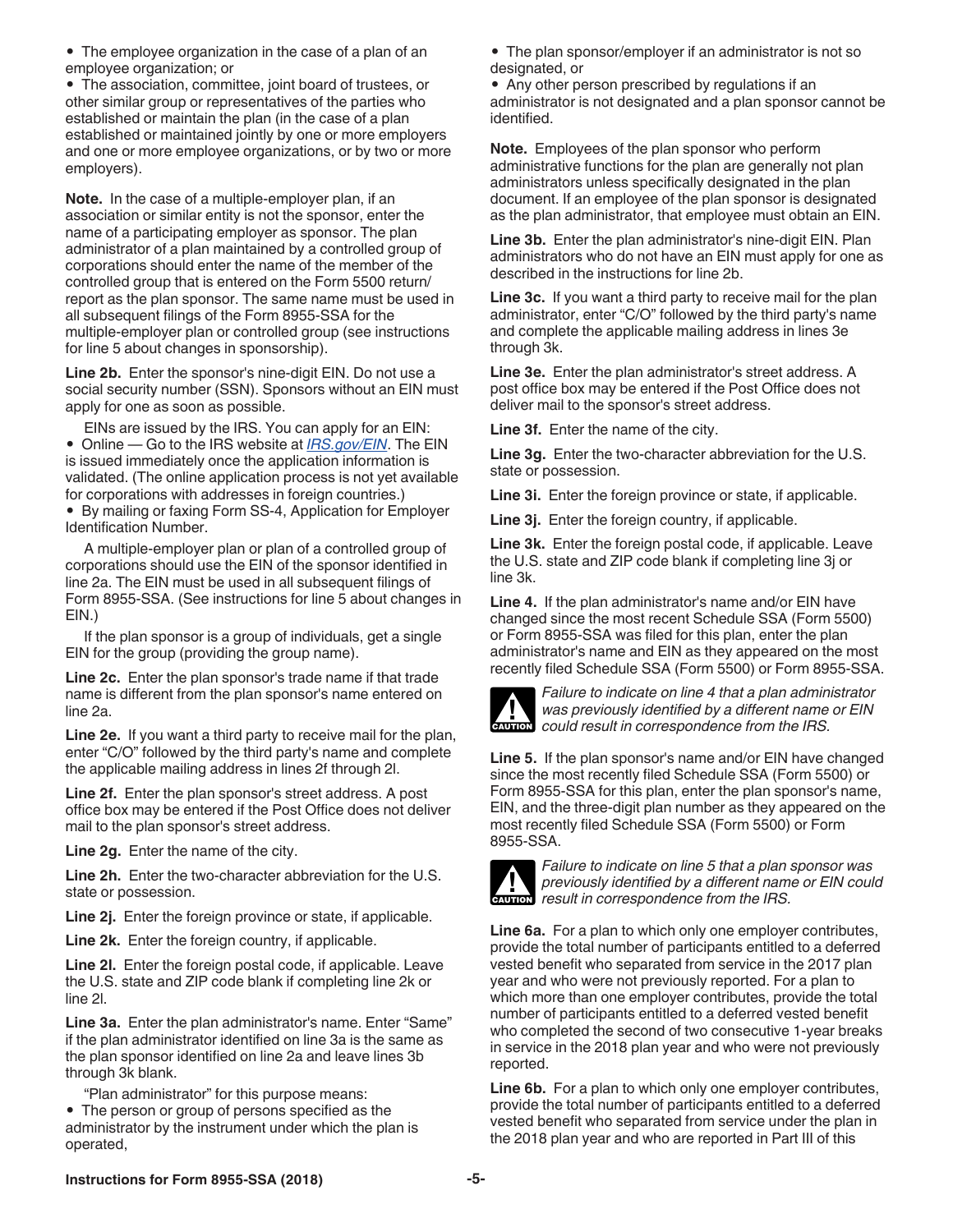form. For a plan to which more than one employer contributes, provide the total number of participants entitled to a deferred vested benefit who separated from service under the plan in 2018 or who completed the first 1-year break in service in the 2018 plan year, and who are reported in Part III of this form. See *When To Report a Separated Participant*.

*Do not include any participants on line 6a or 6b who were previously reported on a Form 8955-SSA or a*  **IN WERE PREVIOUSLY REPORTED ON A FORM 8955-SSA or a FORM Schedule SSA (Form 5500). Accordingly, only those** *participants who are listed with an Entry Code A on page 2 should be included on line 6a or 6b.*

**Line 7.** The sum of lines 6a and 6b should equal the number on line 7.

**Line 8.** Check the appropriate box as to whether the plan administrator provided the individual statement to each participant required to receive one. See *Penalties.*

**Signature.** Form 8955-SSA must be signed and dated by the plan sponsor and by the plan administrator. If the plan administrator and the plan sponsor are the same person, include only the signature as plan administrator on the form. If more than one page 2 of the form is filed for one plan, only one page 1 of Form 8955-SSA should be signed and filed with the pages 2 for the plan.

#### **PART III**

Enter the name of the plan, the plan number, and the plan sponsor's EIN at the top of each page 2.

**Line 9, column (a).** Enter the appropriate code from the following list.

- **Code**  Use this code for a participant not previously **A**  reported. Also complete columns (b) through (g), as applicable.
- **Code**  Use this code for a participant previously
- **B**  reported under the plan number shown on this form to modify some of the previously reported information. Enter all the current information for columns (b) through (g), as applicable. You do not need to report a change in the value of a participant's account since that is likely to change. However, you may report such a change if you want.

**Code**  Use this code for a participant previously

- **C**  reported under the plan of a different plan sponsor and who will now be receiving a future benefit from the plan reported on this form. Also complete columns (b), (c), (h), and (i).
- **Code**  Use this code for a participant previously
- **D**  reported under the plan number shown on this form who is no longer entitled to those deferred vested benefits. This includes a participant who has begun receiving benefits, has received a lump-sum payout, or has been transferred to another plan (for example, in the case of a plan termination). Also complete columns (b) and (c). Participants should not be reported under Code D merely because they return to the service of the plan sponsor.

**Line 9, column (b).** Enter the exact SSN of each participant listed. If the participant is a foreign national employed outside the United States who does not have an SSN, enter the word "FOREIGN".

**Line 9, column (c).** Enter each participant's name exactly as it appears on the participant's social security card. Do not enter periods; however, initials, if on the social security card, are permitted.

After the last name column, there is a checkmark column. Check the box for each participant whose information is based on incomplete records. Information for a participant may be based on incomplete records where more than one employer contributes to the plan and the records at the end of the plan year are incomplete regarding the participant's service. Check the box next to a participant's name if:

1. The amount of the participant's vested benefit is based on records which are incomplete as to the participant's covered service (or other relevant service), or

2. The plan administrator is unable to determine from the records of the participant's service if the participant is vested in any deferred retirement benefit but there is a significant likelihood that the participant is vested in such a benefit. See Regulations section 1.6057-1(b)(3).

Line 9, column (d). From the following list, select the code that describes the type of annuity that will be provided for the participant. Enter the code that describes the type of annuity that normally accrues under the plan at the time of the participant's separation from service covered by the plan (or, for a plan to which more than one employer contributes, at the time the participant incurs the second consecutive 1-year break in service under the plan).

#### **Type of Annuity Code**

- **A** A single sum
- **B** Annuity payable over fixed number of years
- **C** Life annuity
- **D** Life annuity with period certain
- **E** Cash refund life annuity
- **F** Modified cash refund life annuity
- **G** Joint and last survivor life annuity
- **M** Other